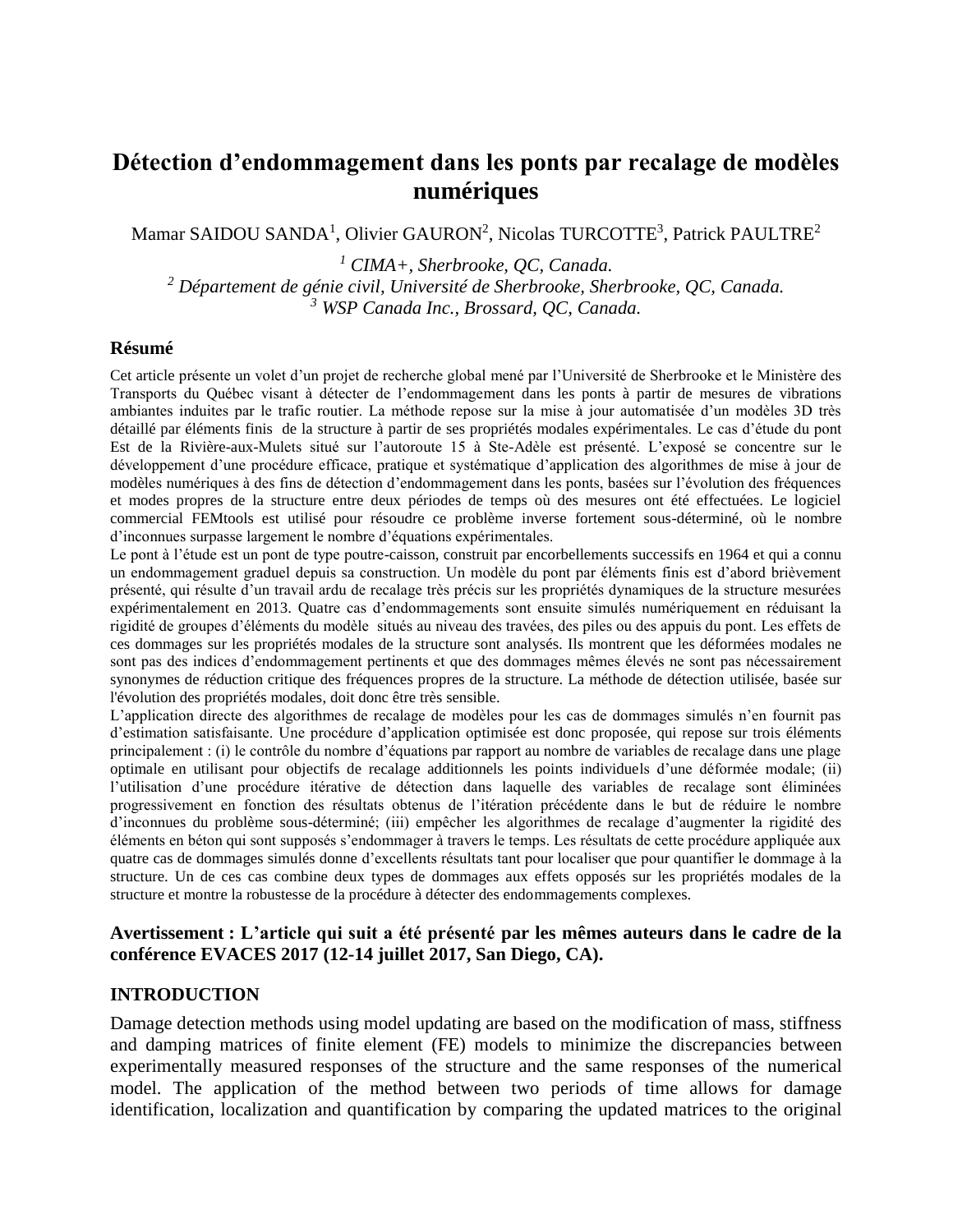correlated matrices. Although update calculations are performed automatically by algorithms, the application of the model updating method is not straightforward and depends on many userdefined parameters [1]. The user should also be aware of numerous sources of errors [2, 3], including modelling errors and experimental errors in the target modal responses.

Most civil engineering case studies of model updating in the literature have been applied for damage detection purposes only on small laboratory structures [4], on real-scale structures that can be idealized with stick models [5] or were used for reduced problems using simplified damage functions [6, 7]. In this paper, the commercial software FEMtools [8] is used for direct damage detection by FE model updating on a real bridge using a detailed 3D FE model where the number of update parameters of the model largely exceeds the number of experimental data. The study presented is part of a global research project lead by the University of Sherbrooke and the Ministry of Transportation of Quebec aiming to detect damage in bridges with modal analyses of traffic-induced ambient vibrations using FE model updating. The paper presents the case study of the Rivière-aux-Mulets Bridge located on Highway 15 in Ste-Adèle north-west of Montreal (QC, Canada). The bridge is first briefly presented together with modal analysis results. Then, the reference FE model used for damage detection is briefly presented, resulting from a challenging work of tuning based on experimental modal analyses. Four numerically-simulated damage cases to either deck regions, piers or bearings are considered by modifying the stiffness of the elements in the model. The effects of these damages on the vibration frequencies and mode shapes are studied. The basic application of the FE model updating algorithms of FEMtools is shown not to provide good estimates of the simulated damages. Thus, an improved step-by-step application procedure of the model updating methods dedicated to bridge damage detection with detailed 3D FE models is then established to obtain systematically reliable damage detection results for all damage cases, including combined damage cases.



## **RIVIÈRE-AUX-MULETS BRIDGE**

*Figure 1. Rivière-aux-Mulets Bridge and measurement locations: (a) elevation view; (b) cross-section of the box girder.*

The bridge under study in this paper is the Rivière-aux-Mulets Bridge located on Highway 15 (East direction) in Ste-Adèle, north-west of Montreal (Quebec, Canada). The bridge was built in 1964 together with a twin bridge in the West direction and was one of the first post-tensioned concrete box girder bridge built by balanced cantilever method in North America. Figure 1 presents an elevation view of the bridge and the typical cross-section of the concrete box girder. The twin bridges underwent several increasing damage mainly related to this erection method. The west bridge was replaced in 2006 and major repairs were done on the east bridge including addition of post-tensioning cables and of monitoring systems.

Several modal identification tests under traffic-induced ambient vibrations were performed on the bridge by the Ministry of Transportation of Quebec at regularly spaced intervals since 2004,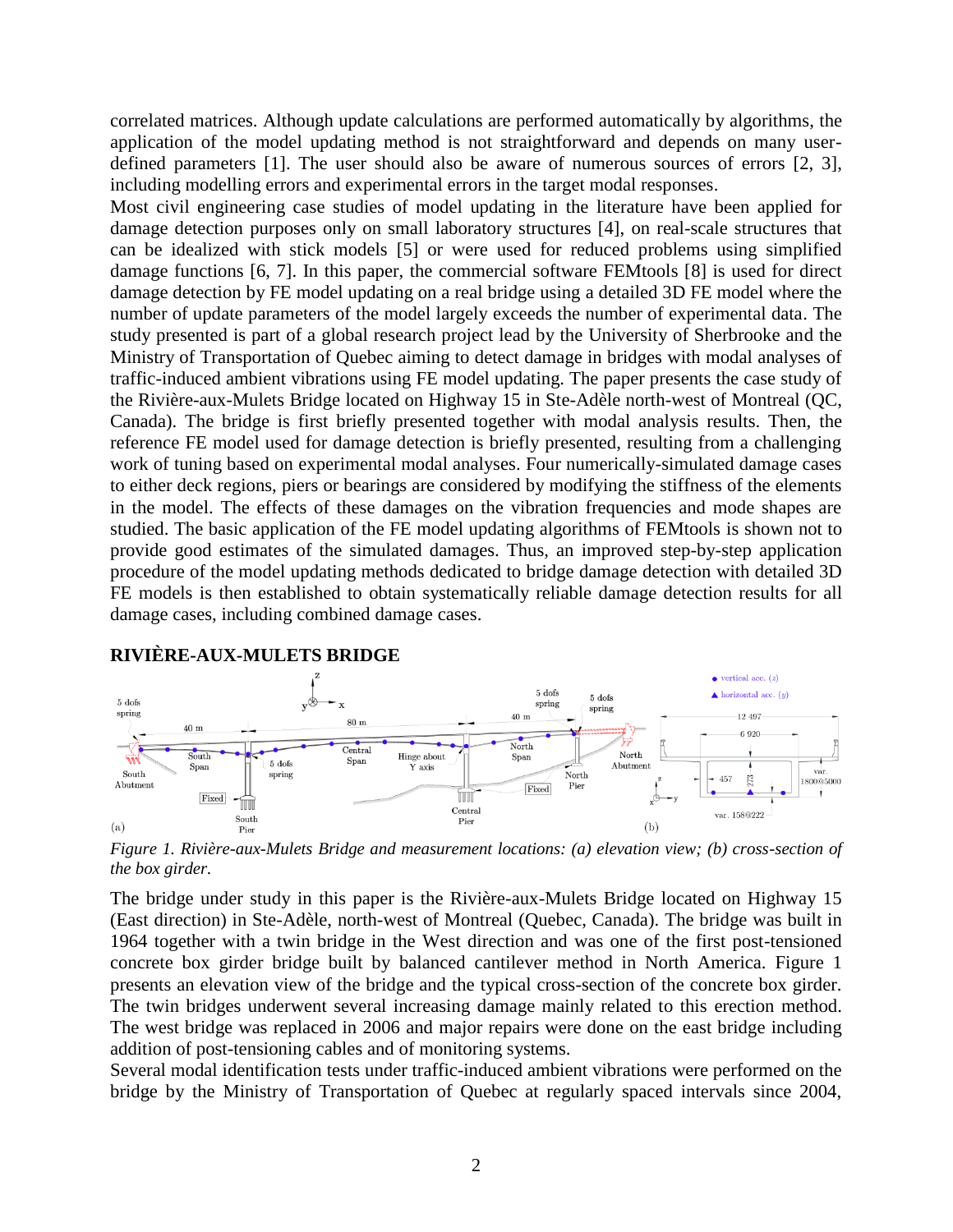including a much detailed modal analysis in November 2013 performed with the University of Sherbrooke. This former test was used as a basis for the damage detection study presented in this paper. Figure 1a shows the 20 measurement locations instrumented with accelerometers along the deck of the bridge for this test. Figure 1b shows the location of the three accelerometers used at each location in the box girder (1 in *y* direction, 2 in *z* direction), resulting in 60 recorded degrees of freedom (DOF) on the whole structure. Table 1 presents the first eight natural frequencies identified using the Frequency Domain Decomposition method (FDD) for the bridge in 2004 and 2013 together with the type of each mode (flexural, lateral or torsional). Figure 2 illustrates the mode shapes of three modes.

| Table 1. Natural frequencies of the bridge. |                   |                    |                    |                      |            |                  |             |  |  |  |  |  |
|---------------------------------------------|-------------------|--------------------|--------------------|----------------------|------------|------------------|-------------|--|--|--|--|--|
| Exp. mode                                   | Type <sup>*</sup> | 2004               | 2013               | $\Delta f_{\rm exp}$ | <b>FEM</b> | $\Delta f_{num}$ | $MAC_{num}$ |  |  |  |  |  |
|                                             | 1 <sup>st</sup> F | $1.534$ Hz         | $1.563$ Hz         | $+1.89%$             | 1.568 Hz   | $+0.30%$         | 0.998       |  |  |  |  |  |
| 2                                           | $1st$ L           | $1.987$ Hz         | $2.036$ Hz         | $+2.47%$             | $2.035$ Hz | $-0.04\%$        | 0.954       |  |  |  |  |  |
| 3                                           | $2^{\text{nd}}$ F | 3.335 Hz           | 3.330 Hz           | $-0.15\%$            | 3.337 Hz   | $+0.23\%$        | 0.985       |  |  |  |  |  |
| 4                                           | $3^{\text{rd}}$ F | 4.559 Hz           | $4.616 \text{ Hz}$ | $+1.25%$             | 4.595 Hz   | $-0.45\%$        | 0.925       |  |  |  |  |  |
| 5                                           | $2nd$ I.          | $5.005 \text{ Hz}$ | $5.209$ Hz         | $+4.08%$             | 5.206 Hz   | $-0.04\%$        | 0.974       |  |  |  |  |  |
| 6                                           | $4th$ F           | 5.583 Hz           | 5.644 Hz           | $+1.09%$             | 5.640 Hz   | $-0.06\%$        | 0.957       |  |  |  |  |  |
| 7                                           | $1st$ T           | $6.252$ Hz         | $6.185$ Hz         | $-1.07\%$            | $6.185$ Hz | $+0.00%$         | (0.432)     |  |  |  |  |  |
| 8                                           | $5th$ F           | 8.067 Hz           | 8.182 Hz           | $+1.43%$             | 8.194 Hz   | $+0.16%$         | 0.882       |  |  |  |  |  |
| *Note:                                      | $F = F$ lexural   | $L = Lateral$      | $T = Torsional$    |                      |            |                  |             |  |  |  |  |  |

\***Note:**  $F = F$  lexural  $L =$  Lateral  $T = T$  or sional



*Figure 2. Mode shapes of the bridge: (a) 1<sup><i>st*</sup> *flexural (mode 1); (b) 1<sup><i>st*</sup> *lateral (mode 2); (c) 1<sup><i>st*</sup> *torsional (mode 7).*

# **UPDATED FINITE ELEMENTS MODEL OF THE BRIDGE**

A 3D detailed numerical model of the bridge was developed using the FE software Abaqus [9] and it was then directly exported into FEMtools to perform model updating tasks. Elements in red in Figure 1 were not modeled and their interaction with the rest of the bridge was considered by using spring elements. Figure 3a illustrates the 3D FE model. The final detailed model is made of 4484 hexahedral C3D20R elements for the concrete box girder (length of the elements is similar to the mean length of the segments), 414 hexahedral C3D20R elements for the piers and 20 spring elements for the boundary conditions. The boundary conditions used are shown in Figure 1a and mainly consist in fixed conditions at the base of the piers and five-DOF spring elements (all DOF except rotation about *y-*axis that is free) either for piers-to-deck or abutments-to-deck interactions.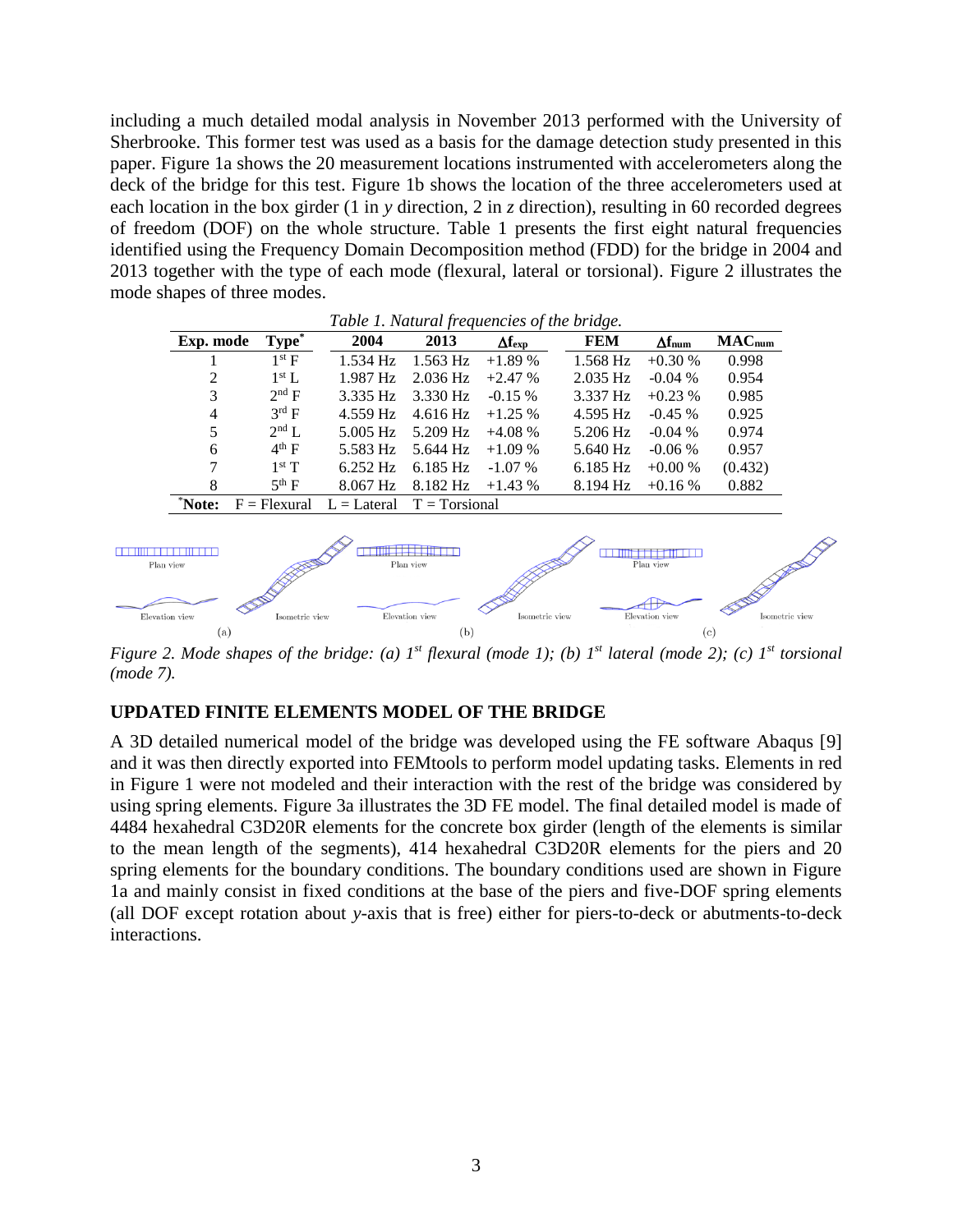

*Figure 3. Detailed 3D FE model of the bridge: (a) mesh; (b) box girder update parameters; (c) piers update parameters.*

Model updating algorithms of FEMtools were used to update the model with the experimental modal properties of the bridge extracted in 2013. By doing this, the authors proposed a systematic practical updating procedure dedicated to bridge structures that leads to a well-tuned FE model in five steps. This methodology is out of the scope of this paper and only information needed for the rest of the paper is presented. Update parameters were defined as the Young's moduli of the elements of the segments and of the piers grouped in layers as illustrated in Figure 3b and 3c, resulting in 199 update parameters including the stiffness of the 20 springs for the boundary conditions. A sensitivity analysis performed on the natural frequencies allowed to discard notdetectable parameters (middle part of the box girder and several springs) to finally keep 133 update parameters (including 8 springs). Natural frequencies and mode shapes of the eight identified modes in Table 1 (except the inaccurate shape of the torsional mode 7) were used as target responses of the structure for the model updating process. Thus, the unknowns-toexperimental equations ratio in the model updating inverse problem is  $r_p = 133/15 = 8.87$ , corresponding to a largely underdetermined problem. Mode shape target responses were considered through MAC values. Figure 4 and last columns of Table 1 illustrate the accuracy of the updated FE model, which will be used as a reference for the damage detection study.



*Figure 4. Correlation between updated numerical and 2013 experimental (a) natural frequencies; (b) mode shapes (MAC)*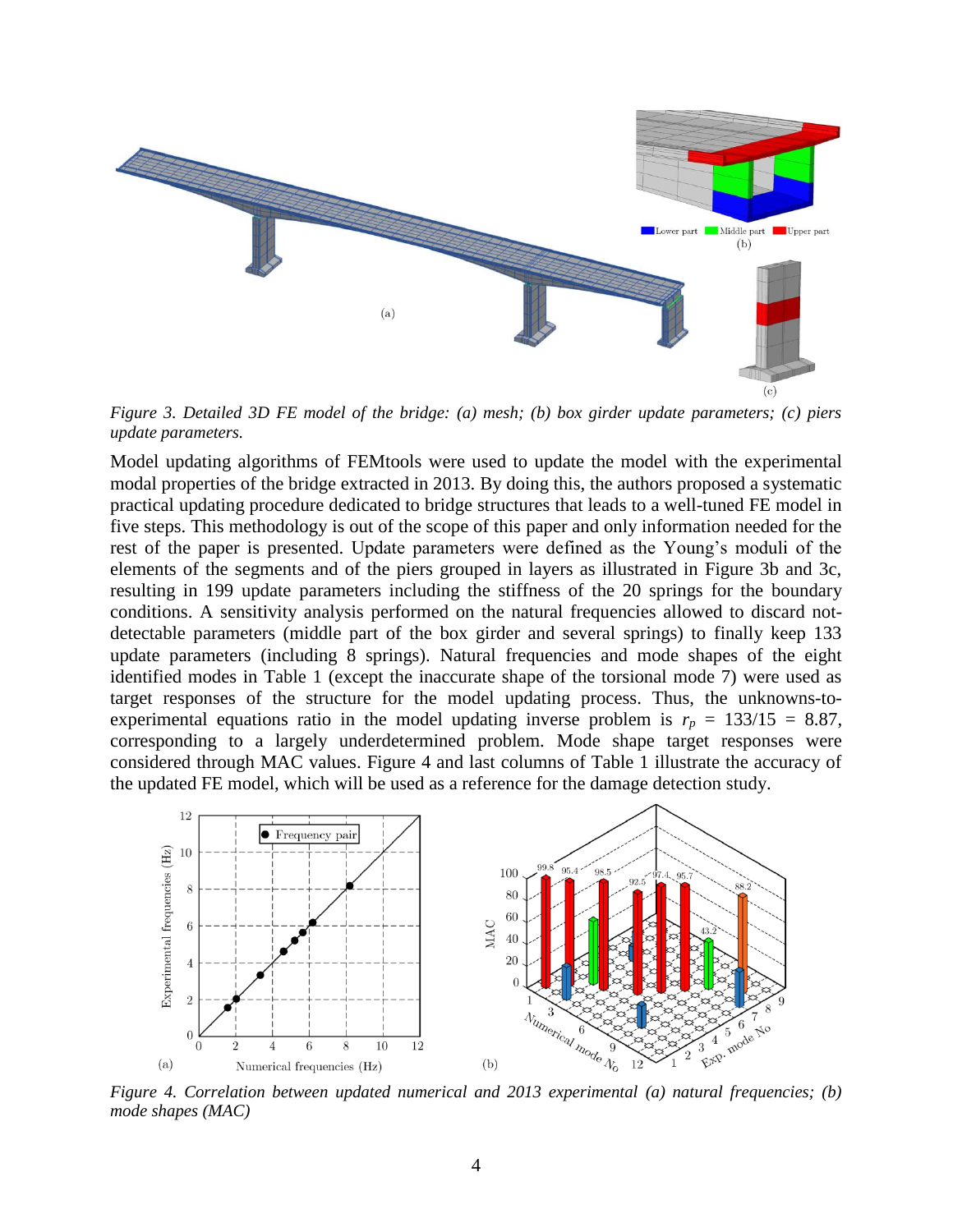## **EFFECTS OF SIMULATED DAMAGE CASES ON MODAL PROPERTIES**

Numerically simulated damages to the bridge were considered in this damage detection study by model updating rather than real damages. Apart from the fact that real cases of significantly damaged structures with modal properties available before and after the damage occurred are difficult to find, the main reason for simulated damage cases is that the damage detection process using FEMtools with a detailed 3D FE model had to be first evaluated on reference cases where the solution is known exactly. Simulated cases were thus required to develop a practical, systematic and efficient methodology able to provide reliable results in such largely underdetermined model updating problems.

Four damage cases are presented in this paper and are illustrated in Figure 5. First case (Fig 5a) consists in a loss of stiffness up to -50% spread in a realistic manner through several elements of the underside of the north span of the bridge deck. In a similar manner, the second case (Fig 5b) consists in a progressive stiffness reduction at the base of the south pier up to -50%. The third case (Fig 5c) corresponds to the deterioration of the south pier-to-deck bearing in the lateral direction with an increase of stiffness of +50%. The last case (Fig. 5d) is a combination of damage to the central span of the bridge deck (-50% loss of stiffness) and to the rotation bearing around *x*-axis at the south pier  $(+50\% \text{ gain of stiffness})$ .



*Figure 5. Simulated damage cases: (a) north span; (b) south pier; (c) lateral bearing at south pier; (d) combined damage.*

When using model updating damage detection methods based on damage-induced evolutions of natural frequencies and mode shapes, it matters to understand the orders of magnitude of these modifications related to the kind and intensity of the damages. Table 2 compares the natural frequencies and mode shapes (through MAC values) of the original model to those of the damaged models for each of the four damage cases considered. MAC values between mode shapes were computed by using only the same DOF available in the experimental modal analysis presented in Figure 1. For synthesis purpose a cumulative damage index is presented in the last line of Table 2 for frequencies and MAC that corresponds to the square root of the quadratic sum of the evolutions over all modes. Table 2 shows that local damages such as those presented have only slight effects on the mode shapes of the structure, which translates into MAC values always near or equal to unity. Thus, MAC cannot be considered as valuable damage indices. If we focus on natural frequencies, it is important to note that even significant damages do not necessary lead to large evolutions. The order of magnitude of the cumulative frequency damage index between 3% and 5% (up to 7% for the case of combined damage) makes any concerned engineer appreciate that the generally low evolutions of experimentally measured frequencies on a real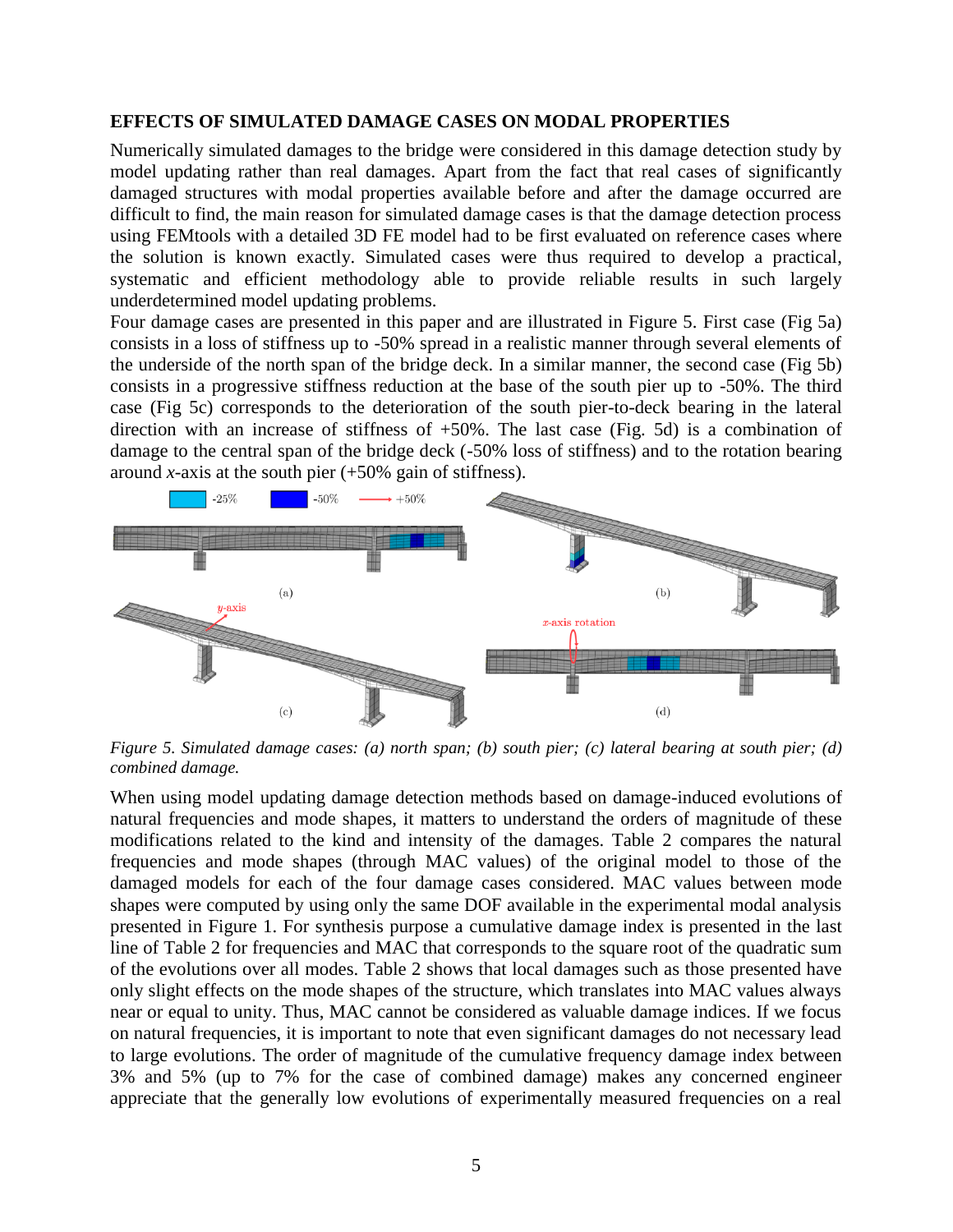structure (as those obtained between 2004 and 2013 in Table 1) can be in fact related to nonnegligible damages. This result also points out the need for model updating damage detection methods to be very sensitive and the obvious problem caused by experimental uncertainties.

| Exp. Mode               | $f_{\rm num}$ | North span |            | South pier |            | Table 2. Damage-mailed evolutions of the modal properties for each damage case.<br><i>v</i> -south bearing |            | <b>Combination</b> |            |
|-------------------------|---------------|------------|------------|------------|------------|------------------------------------------------------------------------------------------------------------|------------|--------------------|------------|
|                         |               | Δf         | <b>MAC</b> | Δf         | <b>MAC</b> | Δf                                                                                                         | <b>MAC</b> | Δf                 | <b>MAC</b> |
|                         | 1.568 Hz      | $-3.29%$   | 0.999      | $-0.18%$   | 1.000      | $+0.00%$                                                                                                   | 1.000      | $-2.74%$           | 1.000      |
| 2                       | $2.035$ Hz    | $-0.14\%$  | 1.000      | $-3.57\%$  | 0.999      | $+3.21%$                                                                                                   | 0.997      | $+0.24%$           | 1.000      |
| 3                       | 3.337 Hz      | $-2.38\%$  | 0.996      | $-0.04\%$  | 1.000      | $+0.00%$                                                                                                   | 1.000      | $-1.91\%$          | 0.999      |
| 4                       | 4.595 Hz      | $-1.60%$   | 0.993      | $-0.34\%$  | 1.000      | $+0.00%$                                                                                                   | 1.000      | $-0.84\%$          | 0.999      |
|                         | 5.206 Hz      | $-0.37\%$  | 1.000      | $-0.27\%$  | 1.000      | $+0.15%$                                                                                                   | 0.999      | $-0.31\%$          | 0.999      |
| 6                       | 5.640 Hz      | $-1.34\%$  | 0.995      | $-0.51%$   | 0.999      | $+0.00\%$                                                                                                  | 1.000      | $-1.34\%$          | 0.999      |
| 7                       | $6.185$ Hz    | $-0.00\%$  | 1.000      | $-0.36\%$  | 1.000      | $+2.66%$                                                                                                   | 0.998      | $+5.26%$           | 0.988      |
| 8                       | 8.194 Hz      | $-0.68\%$  | 0.998      | $-0.65\%$  | 0.999      | $+0.00\%$                                                                                                  | 1.000      | $-3.30\%$          | 0.996      |
| Cumulative damage index |               | $4.63\%$   | $1.0\%$    | 3.71 %     | $0.2\%$    | 4.17 %                                                                                                     | $0.4\%$    | 7.24 %             | 1.3 %      |

*Table 2. Damage-induced evolutions of the modal properties for each damage case.*

# **DETECTION OF SIMULATED DAMAGE CASES USING MODEL UPDATING**

FEMtools model updating algorithms were used to detect the simulated damage cases presented in Figure 5. The study consisted in extracting for each damaged model the eight natural frequencies and mode shapes corresponding to those available through an experimental modal analysis and to use them as target responses to update the undamaged reference model. The same 133 update parameters defined to tune the reference model and the same target modal properties were used in the damage detection study, i.e. eight natural frequencies and seven mode shapes defined only at DOF available in the experimental modal analysis.

## **Direct application of the model updating process**

Like most model updating algorithms, FEMtools allows the user for setting different computing options that can greatly influence the results of the analysis. Particularly, several convergence criteria can be used and their acceptance value can be chosen, and weighting factors (namely, *scatters* in FEMtools) on both target responses and update parameters can be set. All of these parameters (scatters particularly) are not easy to define at optimal values even for experienced users, and they often relies on non-evident considerations that depend on each case study or on trial-and-error analyses. A direct model updating calculation was first performed to detect the simulated damages by using standard computing options of FEMtools. By experience, the authors set the convergence criterion to  $CC_{TOT} = CC_{ABS} + CC_{MAC} < 0.2\%$  (this low limit value is justified by the numerical nature of the study without uncertainties) or maximum 20 update iterations. Criteria *CCABS* and *CCMAC* correspond to the weighted mean relative differences of all natural frequencies and mode shapes (through MAC values), respectively, between the target responses and the FE model responses. Values of scatters were set to FEMtools default values, which give more importance to the tuning of the natural frequencies than to mode shapes (due to higher uncertainties in usual experimental studies) and which consider that all update parameters have the same uncertainty.

Figure 6a presents in a graphical form the stiffness modification applied to the update parameters by the model updating analysis for the case of damage in the north span. Even if the analysis identifies non negligible damage mainly to the bridge deck, the results of such an analysis are obviously not useful to localize accurately the concerned span of the bridge nor the upper or lower part of the girder, nor to quantify the damage. For academic purpose, another analysis was performed by using all natural frequencies and mode shapes of the first 20 modes of the FE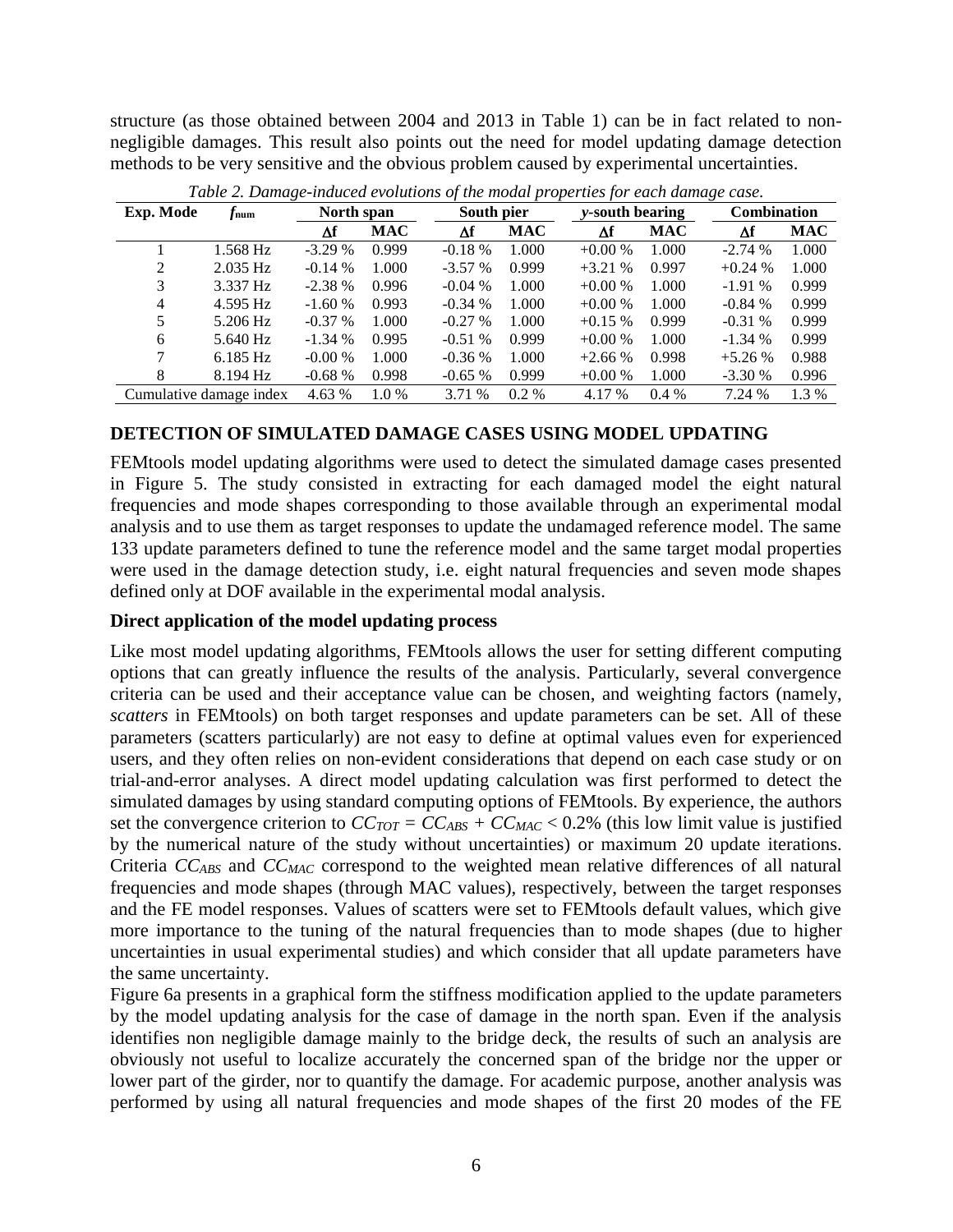model (Fig. 6b). In such conditions, localization and quantification results are highly improved, although results are still not perfect with non-negligible damage identified in both other spans and on the vertical bearing of the north pier. These last results are of course practically not available since only eight modes were identified experimentally. However, they show that the main challenge of damage detection by updating detailed 3D FE models is the lack of experimental data compared to the number of unknowns.



*Figure 6. Direct model updating results for damage detection of the north span case using: (a) 8 modes; (b) 20 modes.*

## **Efficient model updating procedure for damage detection in bridge structures**

Considering the results of the previous section, the authors focused on the development of a practical, systematic and efficient model updating procedure dedicated to bridge structures that allows for reliable results when a detailed FE model is used that makes the inverse problem largely underdetermined. Since the objective was to get a user-friendly procedure, the authors developed the methodology to be efficient with FEMtools default values of all weighting factors. The proposed methodology relies on three points aiming to control the unknowns-to-equations ratio  $r_p$  and to guide the analysis to the most probable solution:

- 1. Use of selected individual DOF of one mode shape as target modal responses in the model updating process in addition to the natural frequencies and mode shapes MAC. By doing this, the determination ratio  $r_p$  of the inverse problem can be controlled in a recommended range from 1.0 to 2.0 (slightly undetermined problem) defined according to the authors' experience. The first flexural mode is a good candidate for these additional responses because it is generally experimentally well-defined and it is sensitive to almost all update parameters in a bridge. The choice of the DOF used should ensure that the mode shape is globally welldefined over the whole structure.
- 2. Proceed with iterative analyses by progressively discarding the update parameters that remain unmodified and that are obviously not involved in the sought damage. Whole regions of structure should be discarded instead of individual update parameters. By doing this, the excessive number of unknowns can be reduced at each step. At each iteration, the updating process should start from the undamaged FE model and the user should also choose adequately the additional target DOF in order not to get a largely overdetermined problem, which generally causes the algorithms to diverge.
- 3. Avoid concrete elements from stiffening over the update process by imposing a zero upper limit to the allowed variation of the related update parameters. Even if not essential, this strategy proved to be useful to get more accurate results. The authors acknowledge that it is a kind of bias assuming that concrete components can only loose stiffness over the time, which is an acceptable assumption at least for non-brand-new concrete structures.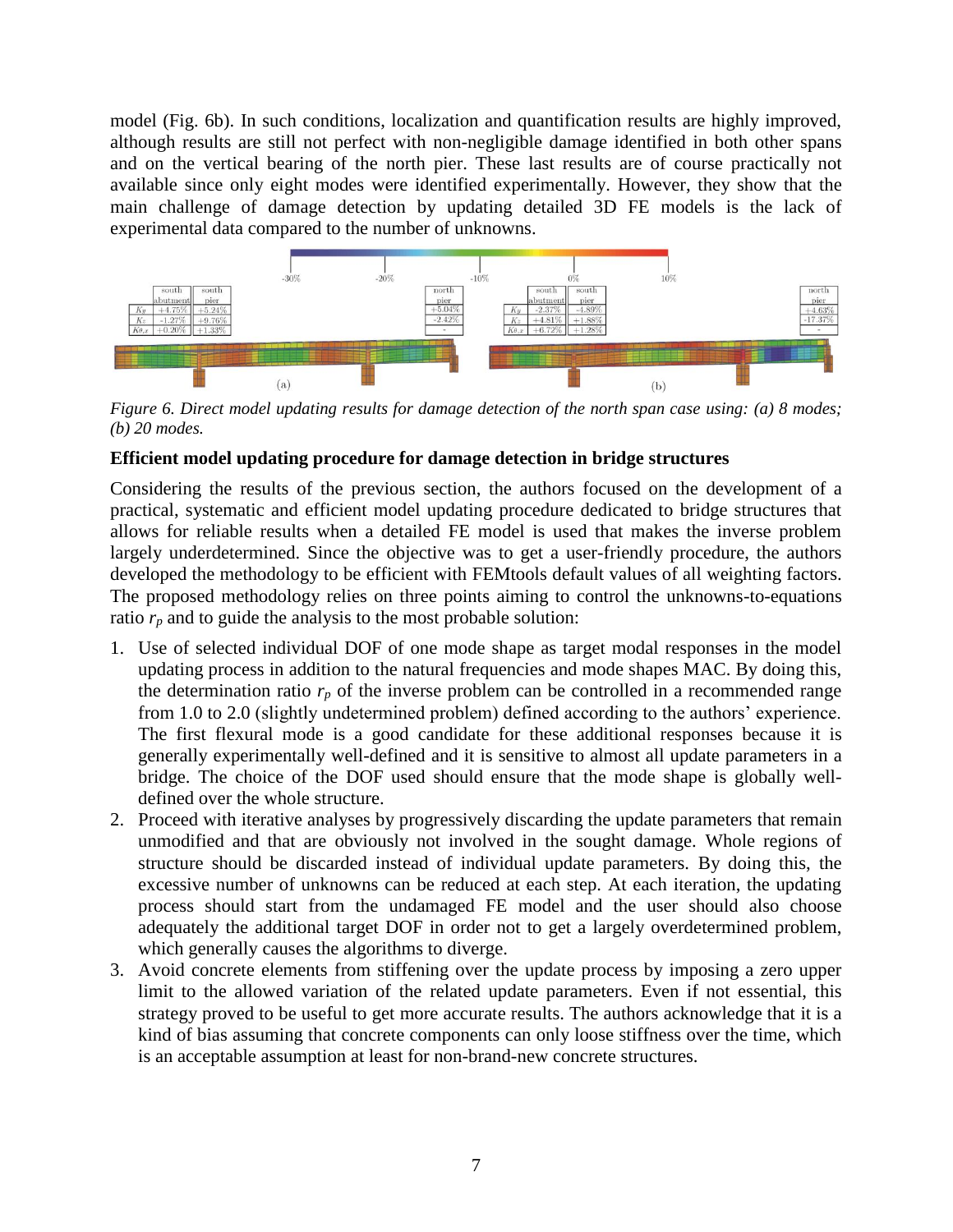#### **Step-by-step application of the developed procedure for the north span damage case**

For illustration purpose, the previous model updating procedure is applied and described in details in this section using the north span damage case, which proved to be the one that required the largest number of iterations. Although the procedure implies subjective decisions of the user concerning the parts of the structure to discard from one iteration to the other, the authors' choices always relied on clear evidences.



*Figure 7. Application of the proposed model updating iterative procedure to detect damages for the north span case.*

Figure 7a presents the modifications to the update parameters after the first iteration, which was performed by using all 133 update parameters and for targets the eight natural frequencies, seven mode shape MAC and all experimentally available DOF of the first flexural mode. Considering instrumented DOF shown in Figure 1, 60 new target responses were added by using individual DOF of mode 1, which results in a reduction of the unknowns-to-equations ratio  $r_p$  from 8.87 to 1.77. The comparison of Figure 7a with Figure 6a shows a great improvement of the detection results, even before any iteration is done. The probable main damage is clearly identified on the lower part of the north span with -25% stiffness reduction (compared to -15% in Fig 6a), but some doubts remain about eventual damage to the central span and to at least the vertical bearing of the south pier. All piers, the south span of the deck and most of the bearings are obviously not affected by the analysis. Hence, a second iteration was performed, which started from the undamaged model and used only update parameters from the central and north spans and two remaining bearing springs that were modified by more than 5% during iteration 1. In order to ensure a slightly underdetermined problem instead of an overdetermined one, only additional target DOF of mode 1 from the downstream side of the bridge were used (which does not affect the global definition of this flexural mode), resulting in a ratio  $r_p = 1.49$ . Figure 7b presents the detection results (discarded update parameters in gray). The results obtained are already sufficient for damage detection purpose and the analyses could have been stopped at iteration 2. The localization of the damage is obvious in the underside only of the north span and the quantification is valuable with up to -35% in stiffness. Nevertheless, a third iteration was performed in order to get the most accurate updated model suitable for eventual further analysis of the bridge. Figure 7c presents the results of iteration 3, where only update parameters of the north span and the vertical bearing of the south pier were kept and no additional target DOF were required ( $r_p = 1.93$ ) in order not to get a largely overdetermined problem. The results show that the remaining spring is unaffected, but the stiffness reduction in the north span is surprisingly not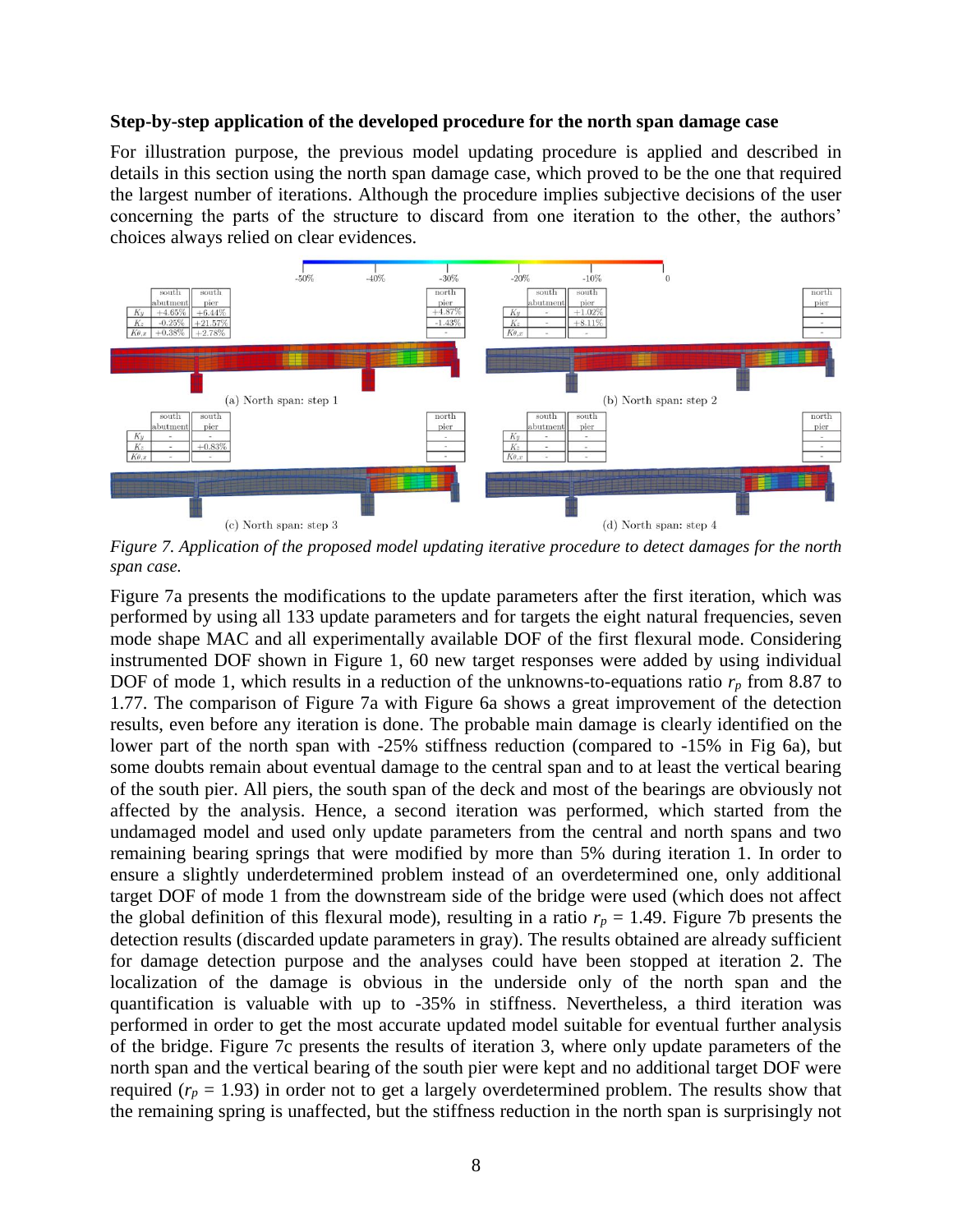as accurate as for iteration 2. Considering the fact that springs elements at boundary conditions have a huge sensitivity for the bridge modes, a final iteration was performed by only discarding the now useless spring parameter ( $r_p = 1.87$ ). Figure 7d presents the results that give a nearly perfect detection of the damage location and intensity.

#### **Results of other damage cases**

Model updating damage detection analyses were performed on the three other damage cases presented in Figure 5 by using the proposed iterative procedure. Since the proposed methodology is systematic, the first model updating iteration always consisted in updating all 133 parameters by using 75 experimental target data (eight natural frequencies, 7 mode shape MAC and 60 individual DOF of mode 1) resulting in a ratio  $r_p = 1.77$ .



*Figure 8. Damage detection results for cases: (a) to (c) south pier; (d) lateral y-axis south bearing.*

Figure 8a to 8c present the three iteration analyses required to detect the damage case on the south pier. This case is particularly interesting in the fact that the authors had to introduce some sophistication in the method to solve it. Iteration 1 (Fig 8a) shows clearly that the damage comes from either the south or central piers or from some bearings. A new iteration using only these parameters and no additional DOF as required by the procedure led to inaccurate localization of the damage to the wrong pier. That is why in Figure 8b, iteration 2 reproduced the same analysis as iteration 1 ( $r_p$  = 1.77) but by substituting additional DOF of mode 1 (flexural mode) by those of mode 2 (lateral mode). Such a substitution should indeed always be done when the first iteration shows that the whole deck is not involved in the damage, considering the fact that lateral modes are much more sensitive to piers stiffness than flexural modes. Results in Figure 8b provide now an accurate localization of the damage to the base of the south pier or to the lateral or rotational springs of the south bearing. The final iteration in Figure 8c was then performed with only one pier, two bearing springs and without additional target DOF ( $r_p$  = 0.53), but it did not improve the results. It matters to note that even if the location of the damage was accurately identified, the accuracy of the damage intensity is not as good in this case. The algorithms had obviously some problem to differentiate the effects of the pier and those of the corresponding bearing. The overdetermination of the problem at iteration 3 ( $r_p$  = 0.53) is another probable explanation.

Figure 8d presents the detection results for the damage case on the *y*-axis spring of the south bearing, which only required a single iteration to localize and to quantify perfectly the damage.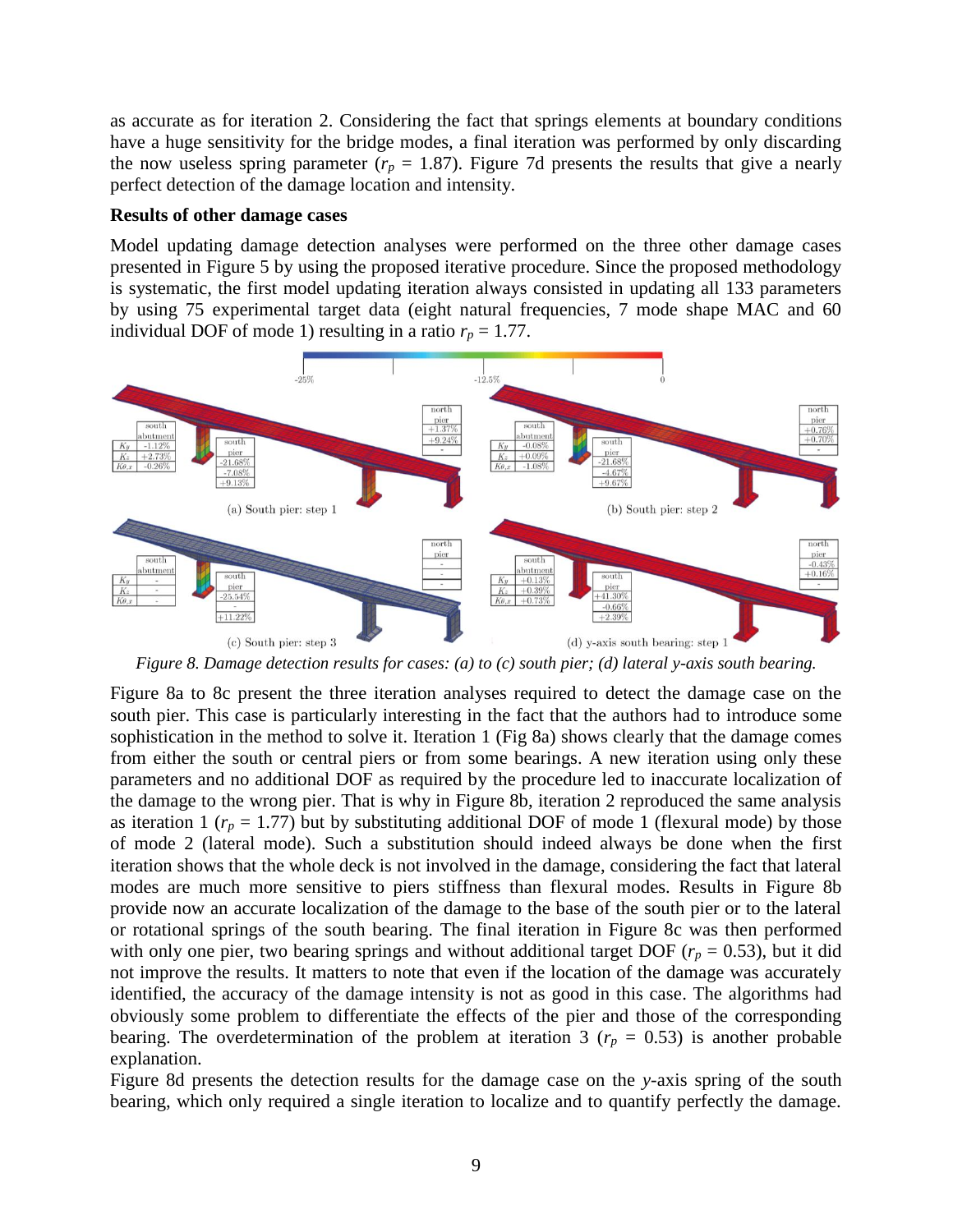Damage to the bearings is in fact the most detectable type of damage because of the high sensitivity of the modes to the boundary conditions of the model.

Figure 9 presents the detection results of the combined damage case, involving damage to both the lower part of the central span and the rotation spring about *x*-axis of the south bearing. This combined case was studied to challenge the robustness of the proposed methodology when several parts of the bridge are damaged simultaneously. In addition, both applied damages have opposite effects on the main target responses (natural frequencies) of the model updating process. Also, to get an objective review of the proposed model updating procedure for damage detection, this case was developed by one of the authors, but the analysis was performed blindly by another one. After iteration 1 (Fig. 9a), only update parameters related to the central span and three spring elements were kept, and additional DOF of mode 1 from only the downstream side of the bridge were used for iteration 2 ( $r_p = 1.12$ ). Figure 9b shows that two iterations were enough to identify both damages accurately (location and intensity), hence validating the procedure for bridge structures.



*Figure 9. Damage detection results for the combined damage case (central span and x-axis rotation of the south bearing)*

# **CONCLUSIONS**

This paper presented a damage detection study based on the case study of the Rivière-aux-Mulets Bridge located on Highway 15 in Ste-Adèle north-west of Montreal (QC, Canada). The commercial software FEMtools was used to perform FE model updating analyses to detect simulated damage cases by using a detailed 3D FE element model of the bridge. Such a study results in a largely underdetermined inverse problem where the number of update parameters is much higher than the number of target natural frequencies and mode shapes available from experimental modal analyses.

Four numerically-simulated damage cases to either deck regions, piers or bearings were considered by modifying the stiffness of the elements of the reference 3D FE model, which was originally updated on experimental modal analysis results. The effects of these damage on the vibration frequencies and mode shapes were studied. It appeared that the mode shapes are very poor indices for local damage and that severe damage are not necessarily linked to high evolutions of the vibration frequencies. The basic application of the FE model updating algorithms did not provide good estimates of the simulated damages. Thus, an improved procedure was proposed, which uses the default values of all FEMtools weighting parameters and that has three main elements: (i) the addition of selected individual DOF from an adequately selected mode shape to control the unknowns-to-equations ratio of the inverse problem within a recommended range from 1.0 to 2.0; (2) iterative analyses in which update parameters are progressively discarded if they are not modified in the previous iteration; (3) the prevention of the algorithms from increasing the stiffness of concrete elements. This practical and systematic methodology was illustrated in details with the damage case on the north span of the bridge and